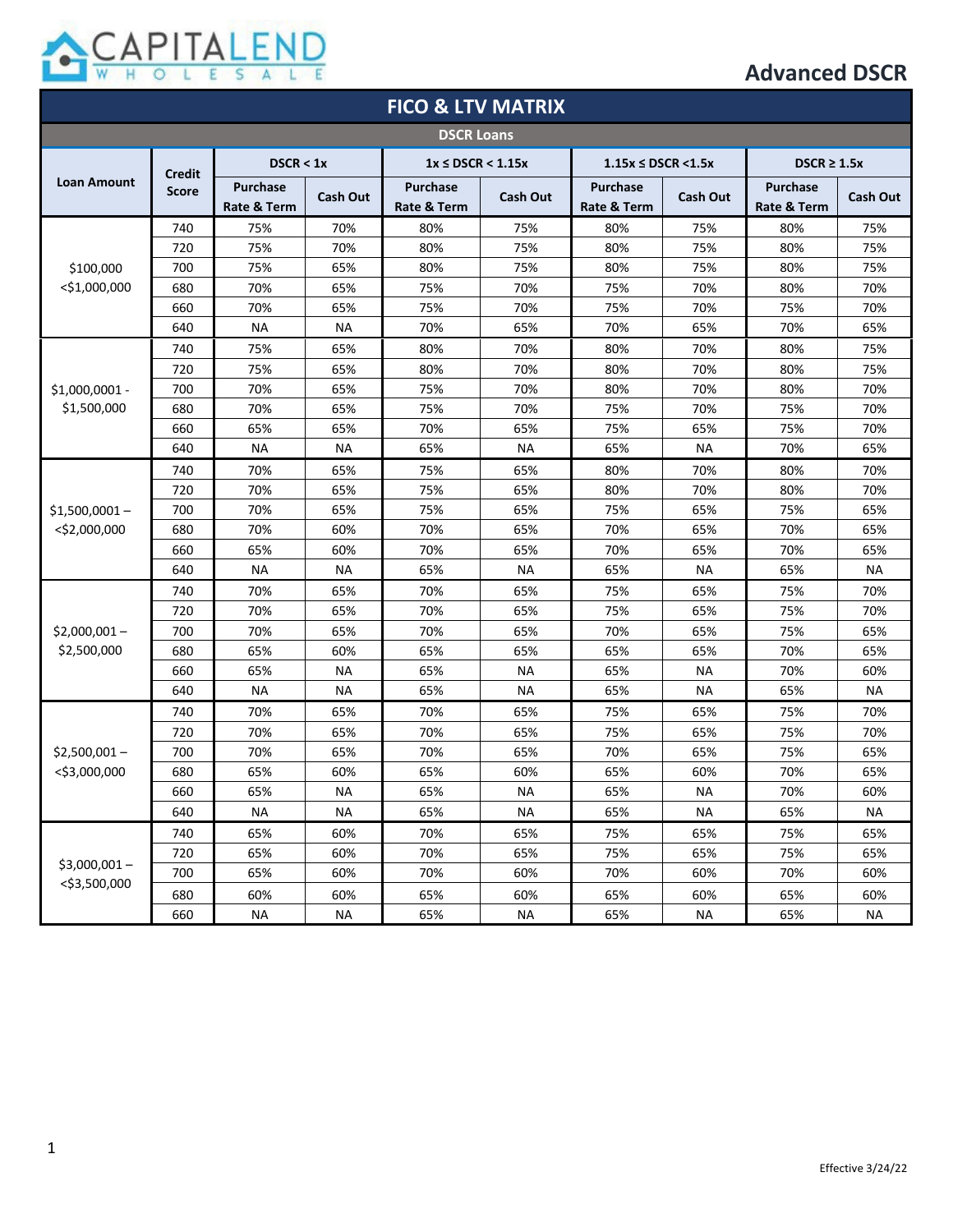

| <b>FICO &amp; LTV MATRIX</b>        |                               |                                |                 |                                |                 |                                |                 |                                |                 |
|-------------------------------------|-------------------------------|--------------------------------|-----------------|--------------------------------|-----------------|--------------------------------|-----------------|--------------------------------|-----------------|
| <b>Foreign National DSCR Loans*</b> |                               |                                |                 |                                |                 |                                |                 |                                |                 |
| <b>Loan Amount</b>                  | <b>Credit</b><br><b>Score</b> | DSCR < 1x                      |                 | $1x \leq$ DSCR < 1.15x         |                 | $1.15x \leq$ DSCR <1.5x        |                 | $DSCR \geq 1.5x$               |                 |
|                                     |                               | <b>Purchase</b><br>Rate & Term | <b>Cash Out</b> | <b>Purchase</b><br>Rate & Term | <b>Cash Out</b> | <b>Purchase</b><br>Rate & Term | <b>Cash Out</b> | <b>Purchase</b><br>Rate & Term | <b>Cash Out</b> |
|                                     | 740                           | 65%                            | 65%             | 70%                            | 65%             | 75%                            | 65%             | 75%                            | 65%             |
|                                     | 720                           | 65%                            | 65%             | 70%                            | 65%             | 75%                            | 65%             | 75%                            | 65%             |
| \$100,000                           | 700                           | 65%                            | 65%             | 70%                            | 65%             | 75%                            | 65%             | 75%                            | 65%             |
| $<$ \$1,000,000                     | 680                           | 65%                            | 65%             | 70%                            | 65%             | 75%                            | 65%             | 75%                            | 65%             |
|                                     | Foreign<br>Credit             | 65%                            | 65%             | 65%                            | 65%             | 65%                            | 65%             | 65%                            | 65%             |
| $$1,000,0001 -$<br>\$1,500,000      | 740                           | 65%                            | 65%             | 70%                            | 65%             | 75%                            | 65%             | 75%                            | 65%             |
|                                     | 720                           | 65%                            | 65%             | 70%                            | 65%             | 75%                            | 65%             | 75%                            | 65%             |
|                                     | 700                           | 65%                            | 65%             | 70%                            | 65%             | 75%                            | 65%             | 75%                            | 65%             |
|                                     | 680                           | 65%                            | 65%             | 70%                            | 65%             | 75%                            | 65%             | 75%                            | 65%             |
|                                     | Foreign<br>Credit             | 65%                            | 65%             | 65%                            | 65%             | 65%                            | 65%             | 65%                            | 65%             |
| $$1,500,0001-$<br>$<$ \$2,000,000   | 740                           | 65%                            | 65%             | 70%                            | 65%             | 75%                            | 65%             | 75%                            | 65%             |
|                                     | 720                           | 65%                            | 65%             | 70%                            | 65%             | 75%                            | 65%             | 75%                            | 65%             |
|                                     | 700                           | 65%                            | 65%             | 70%                            | 65%             | 75%                            | 65%             | 75%                            | 65%             |
|                                     | 680                           | 65%                            | 65%             | 70%                            | 65%             | 75%                            | 65%             | 75%                            | 65%             |
|                                     | Foreign<br>Credit             | 65%                            | 65%             | 65%                            | 65%             | 65%                            | 65%             | 65%                            | 65%             |

*Limits on use of cash-out proceeds to satisfy reserve requirements:*

• Consideration of cash-out proceeds in the context utilization of Asset Depletion or its equivalent: NOT PERMITTED

• 'If UPB <= \$1.5mm, cash-out proceeds from a subject property refinance may be considered if LTV <= 75% (if Foreign National, 65%)

• 'If UPB > \$1.5mm, cash-out proceeds from a subject property refinance may be considered if LTV <= 65% (if Foreign National, 60%)

*\*See Underwriting Requirements for additional Foreign National guidelines/restrictions.*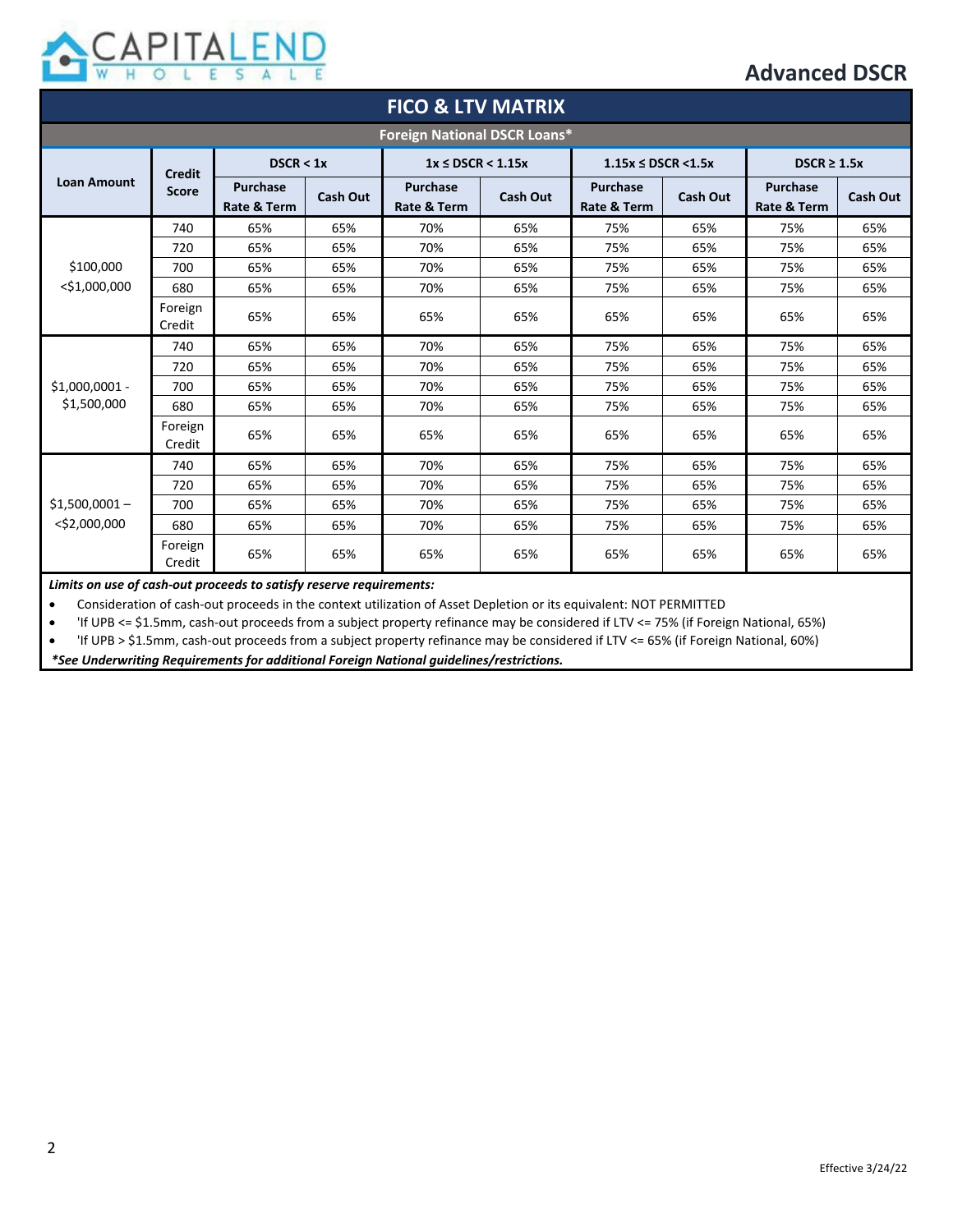

#### **DSCR General Requirements**

- All loans are Manually Underwritten
- Employment and Income are not required on the 1003
- No Mortgage Insurance allowed. LTV >80% **not** allowed.
- Schedule of Real Estate Owned must be completed on the 1003
- Escrows for taxes and insurance required for all loans
- DSCR is calculated by taking the lower of the subject property's market rent from the appraisal or the lease agreement divided by the monthly PITIA

| <b>DSCR Underwriting Requirements</b>        |                                                                                                                                                                                                                                                                                                                                                                                                                                                                                                                                                                                                                                                                                                   |  |  |  |  |
|----------------------------------------------|---------------------------------------------------------------------------------------------------------------------------------------------------------------------------------------------------------------------------------------------------------------------------------------------------------------------------------------------------------------------------------------------------------------------------------------------------------------------------------------------------------------------------------------------------------------------------------------------------------------------------------------------------------------------------------------------------|--|--|--|--|
| <b>Business Purpose</b>                      | The borrower must be financing the property solely for commercial purposes and is required to sign a Certification of<br>Business Purpose/Non-Owner Occupancy Affidavit. Reg Z and Reg X do not apply (loans must be disclosed using the GFE)                                                                                                                                                                                                                                                                                                                                                                                                                                                     |  |  |  |  |
| <b>Minimum Loan Amount</b>                   | \$100,000                                                                                                                                                                                                                                                                                                                                                                                                                                                                                                                                                                                                                                                                                         |  |  |  |  |
| <b>Maximum Loan Amount</b>                   | \$3,500,000                                                                                                                                                                                                                                                                                                                                                                                                                                                                                                                                                                                                                                                                                       |  |  |  |  |
| <b>Debt Service Coverage</b><br>Ratio (DSCR) | Debt Service Coverage Ratio is the Monthly Gross Income divided by the PITIA of the subject property. See the<br>Eligibility matrix for required Debt Service Coverage Ratios.<br><b>EXAMPLE:</b><br>Single Family Purchase Money Transaction<br>Monthly PITIA = \$650<br>Estimated Monthly Market Rent (Fannie Mae Form 1007) = \$850<br>Existing Lease Monthly Rent = Not Available<br>Use Market Rent of \$850 (Estimated Monthly Market Rent when a lease is not available for a purchase transaction).<br>Gross Rents (\$850) ÷ PITIA (\$650) = DSCR (1.30)                                                                                                                                  |  |  |  |  |
| <b>Borrower Experience</b>                   | A borrower who has owned two (2) or more properties for at least 12 months (primary, investment, or commercial<br>properties can be included) during the most recent thirty-six (36) month period. One (1) of the properties must be<br>income producing, with the borrower having experience collecting rental income. The rental income can be documented<br>with one of the following:<br>Two (2) mortgage tradelines reported on the credit report or VOM, reflecting 0x30x12 history; or<br>$\bullet$<br>A copy of the most recent lease(s) with two (2) months' proof of receipt. Verification of the minimum number of<br>$\bullet$<br>properties for an experienced investor is required. |  |  |  |  |
| <b>First-Time Investor</b>                   | A borrower that does not meet the Experienced Investor criteria. First Time Investors must have owned a property for<br>twelve (12) months anytime during the past thirty-six (36) months. In addition, the following restrictions apply to First-<br>time investors:<br>Minimum credit score: 680<br>$\bullet$<br>Maximum LTV: 75%<br>$\bullet$<br>No mortgage late payments<br>$\bullet$<br>Minimum of 36-months seasoning from any credit event<br>$\bullet$<br>Cash-out transactions not eligible<br>$\bullet$                                                                                                                                                                                |  |  |  |  |
| <b>Eligible Transaction Type</b>             | No Prepayment penalties on Owner Occupied loans<br>$\bullet$<br>PPPs must be state law compliant.<br>$\bullet$<br>First Liens Only<br>$\bullet$<br>HOEPA applies (no high-cost loans)<br>$\bullet$<br>360 Day Interest calculation<br>$\bullet$<br><b>ATR Applies</b><br>$\bullet$                                                                                                                                                                                                                                                                                                                                                                                                                |  |  |  |  |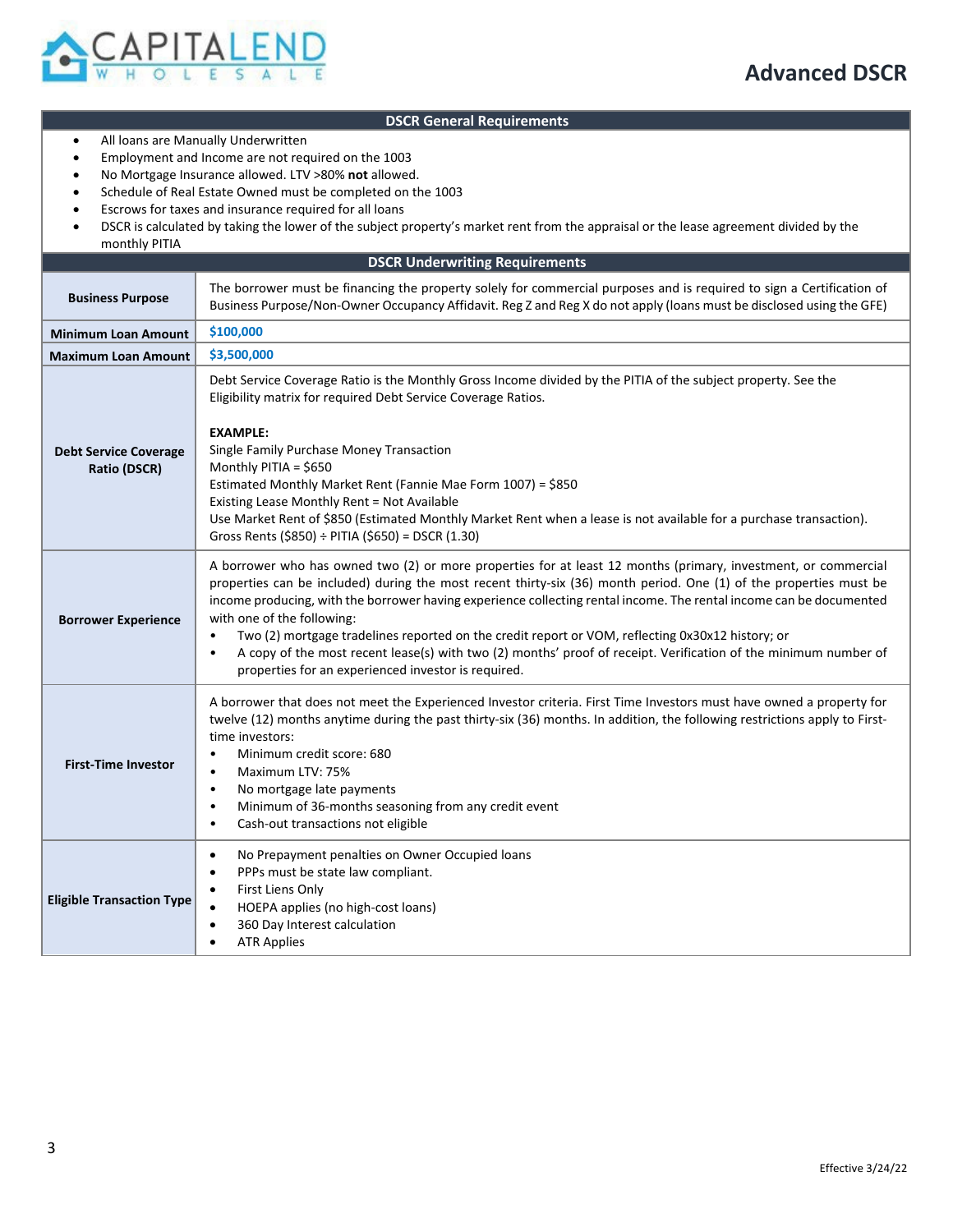

| <b>Ineligible Transactions</b> | <b>Builder Bailout</b><br>$\bullet$<br><b>Construction Loans</b><br>$\bullet$<br><b>Conversion Loans</b><br>$\bullet$<br>Non-Arm's length<br>$\bullet$<br>Subordinate Financing<br>$\bullet$<br><b>Temporary Buydowns</b><br>$\bullet$<br><b>Texas Equity Loans</b><br>$\bullet$<br>Properties listed for sale in the last 6 months<br>$\bullet$<br>High-Cost loans as defined by FNMA<br>$\bullet$<br><b>Negative Amortization</b><br>$\bullet$<br>No Balloons<br>$\bullet$<br>No Pay option Arms<br>$\bullet$<br><b>HELOCS</b><br>$\bullet$<br>FHA, VA or USDA loans<br>$\bullet$                                                                                                                                                                                                                                                                                                                                                        |  |  |  |
|--------------------------------|--------------------------------------------------------------------------------------------------------------------------------------------------------------------------------------------------------------------------------------------------------------------------------------------------------------------------------------------------------------------------------------------------------------------------------------------------------------------------------------------------------------------------------------------------------------------------------------------------------------------------------------------------------------------------------------------------------------------------------------------------------------------------------------------------------------------------------------------------------------------------------------------------------------------------------------------|--|--|--|
| <b>Property Types</b>          | <b>Ineligible Property Types</b><br><b>Eligible Property Types</b><br><b>SFR</b><br>$\bullet$<br>Leasehold<br>$\bullet$<br>PUD (attached and detached)<br>$\bullet$<br>Non-warrantable Condos<br>$\bullet$<br>Condominium (low-high rise condos, attached,<br>$\bullet$<br>Co-ops<br>$\bullet$<br>and detached),<br><b>Hobby Farms</b><br>$\bullet$<br>All Condos must meet FNMA guidelines.<br>$\circ$<br>Log Homes<br>$\bullet$<br>$2 - 4$ Unit properties.<br>$\bullet$<br>Mixed Use<br>$\bullet$<br>Properties exceeding 10 acres require pre-<br>$\bullet$<br>Manufactured/Modular Homes<br>٠<br>approval from Lender<br>Condotel<br>$\bullet$<br>Non-confirming zoning requires rebuild letters<br>$\bullet$<br>Timeshare<br>$\bullet$<br>Leasehold Estates<br>$\bullet$<br>Mobile Homes<br>$\bullet$<br>Geodesic or "other unique property types"                                                                                   |  |  |  |
| <b>Rate and Term Refinance</b> | A Rate & Term Refinance transaction is when the new loan amount is limited to the payoff of the present first lien<br>mortgage, any non-first lien mortgages, closing costs and prepays, or a court ordered buyout settlement Cash back to<br>the borrower must not exceed the greater of \$2000 or 1% of the loan amount.<br>If the property is owned less than 6 months at the time of application, the LTV/CLTV will be based on the lesser of the<br>original purchase price plus improvements or current appraised value.<br>The prior Settlement Statement will be required for proof of purchase price<br>$\circ$<br>Improvements made to the subject property must be validated by the unqualified opinion of the appraiser<br>$\circ$<br>or an independent licensed home inspector<br>$\circ$<br>Properties that have been listed for sale within the past 6 months are not eligible                                              |  |  |  |
| <b>Cash-Out Refinance</b>      | Cash-Out to Max LTV.<br>Cash-out may be used for reserves<br>$\bullet$<br>If the application date is within 3 months of the subject property's acquisition date, the loan amount is capped at<br>$\bullet$<br>the lesser of 70% Loan To Cost or 70% loan to value.<br>Loan to Cost (LTC)<br>LTC is calculated by taking the loan amount divided by the total costs<br>$\circ$<br>Total costs = acquisition price plus borrower's schedule of improvements<br>$\circ$<br>Improvements made to the subject property must be validated by the unqualified opinion of the appraiser<br>$\circ$<br>or an independent licensed home inspector<br>If the application date is within 12 months of the subject property's acquisition date, the loan amount is capped at<br>$\bullet$<br>the lesser of 100% loan to cost or 70% loan to value<br>Properties listed for sale by the borrower within the last 12 months are not eligible<br>$\bullet$ |  |  |  |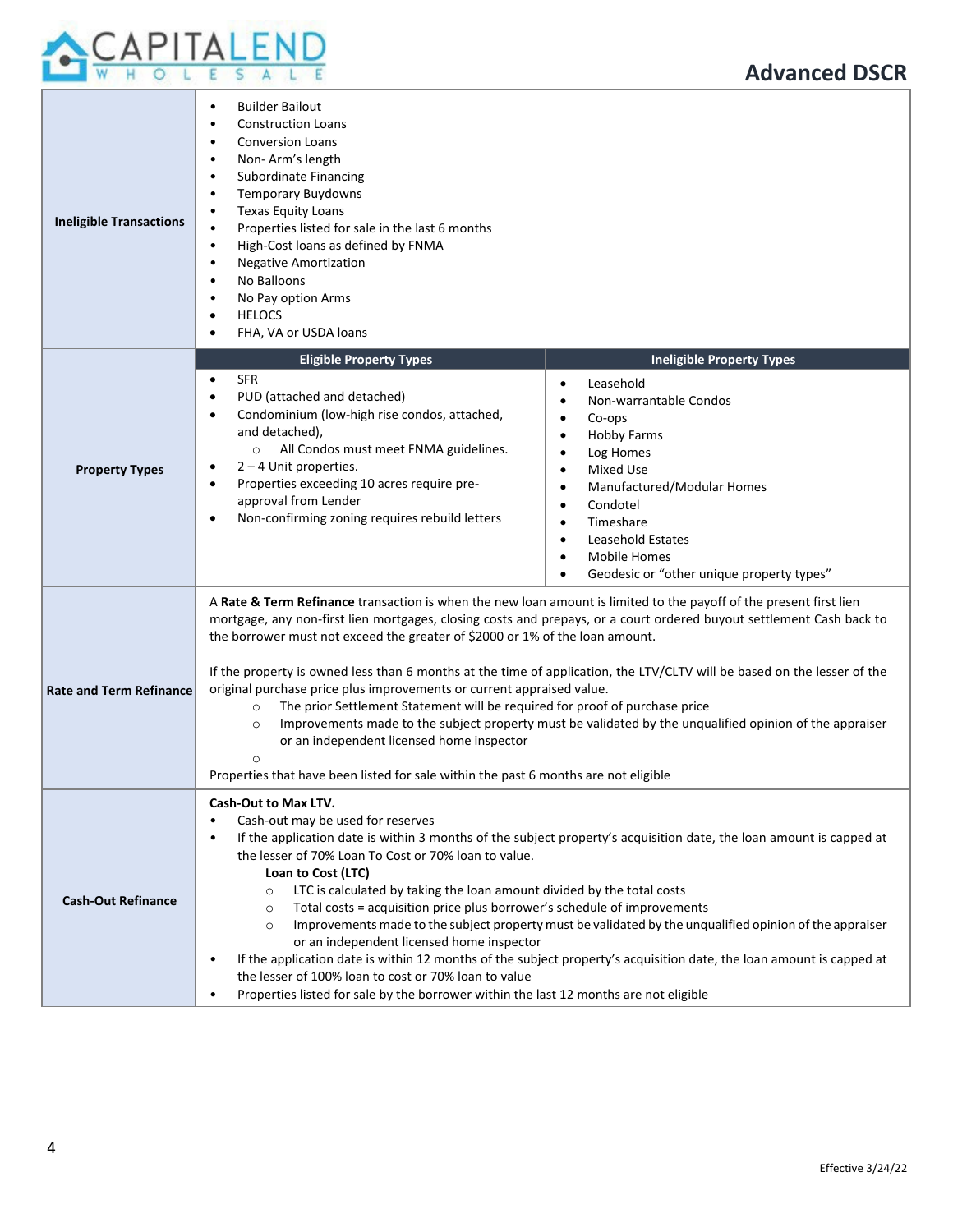# APITALEND  $W$

| <b>Age of Credit</b><br><b>Documentation</b> | Credit documents cannot be older than 120 days from the Note date.<br>$\bullet$<br>Income can be no older than 30 days from the note date.<br>Asset documents used for reserves/funds to close must be dated within 60 days of the note date.<br>$\bullet$<br>Preliminary Title report is good for 90 days.<br>The effective date of the appraisal report must be dated within 120 days of the note date. If the effective date of<br>the appraisal report is more than 120 days from the note date, the appraiser must acknowledge that the value of<br>the subject property has not declined since the effective date of the original appraisal. The update must be<br>completed on FNMA Form 1004D/FHLMC Form 442                                                                                                                                                                                                                                                                                                                                                                                                                  |
|----------------------------------------------|---------------------------------------------------------------------------------------------------------------------------------------------------------------------------------------------------------------------------------------------------------------------------------------------------------------------------------------------------------------------------------------------------------------------------------------------------------------------------------------------------------------------------------------------------------------------------------------------------------------------------------------------------------------------------------------------------------------------------------------------------------------------------------------------------------------------------------------------------------------------------------------------------------------------------------------------------------------------------------------------------------------------------------------------------------------------------------------------------------------------------------------|
| <b>Maximum</b><br><b>Financed Properties</b> | Maximum number of financed properties to any one borrower limited to 20 residential properties.                                                                                                                                                                                                                                                                                                                                                                                                                                                                                                                                                                                                                                                                                                                                                                                                                                                                                                                                                                                                                                       |
| <b>Appraisal</b>                             | Transferred appraisals are acceptable<br>$\bullet$<br>Two appraisals are required to be delivered for loan amounts > \$1,500,000<br>$\bullet$<br>Appraisals are good for 120 days. Any appraisal seasoned greater than 120 days will require a recertification of<br>value completed by the original licensed appraiser. A recertification of value will be permitted up to 180 days<br>Legal non-conforming zoned properties must indicate that the subject property can be rebuilt if it is severely<br>$\bullet$<br>damaged or destroyed Form 1007 Schedule of Rents is required for all Non-Owner Occupied loans on single family<br>residences<br>For 2-4-unit properties, a FNMA 1025 Small Residential Income Property Appraisal Report is required A 1004MC is<br>$\bullet$<br>required for all loans<br>Solar panel agreements are permitted in accordance with FNMA guidelines<br>$\bullet$<br>No PIWs will be allowed<br>NOTE: Lender has option not to Purchase a loan if they are not provided an opportunity to review the "appraisal<br>package" prior to purchase. Lender has one day to process a MERS MIN transfer. |
| <b>Borrowers</b>                             | U.S. Citizens<br>$\bullet$<br><b>Permanent Resident Aliens</b><br>$\bullet$<br>Non-Permanent Resident Aliens<br>$\bullet$<br><b>Foreign Nationals</b><br>$\bullet$<br><b>First Time Investor</b><br>٠<br>Inter-Vivos Revocable Trust<br>$\bullet$<br>Limited partnerships, general partnerships, corporations (Guarantor required), LLC<br>$\bullet$<br>Ownership must be fee simple for all borrowers<br>$\bullet$<br><b>US Citizens Living Abroad</b><br>$\bullet$<br>Present address must be within the U.S. or with a military address located within the U.S. in order to<br>$\circ$<br>obtain credit that is comparable with AUS.<br>Allowed if a spouse lives in the US<br>$\circ$                                                                                                                                                                                                                                                                                                                                                                                                                                             |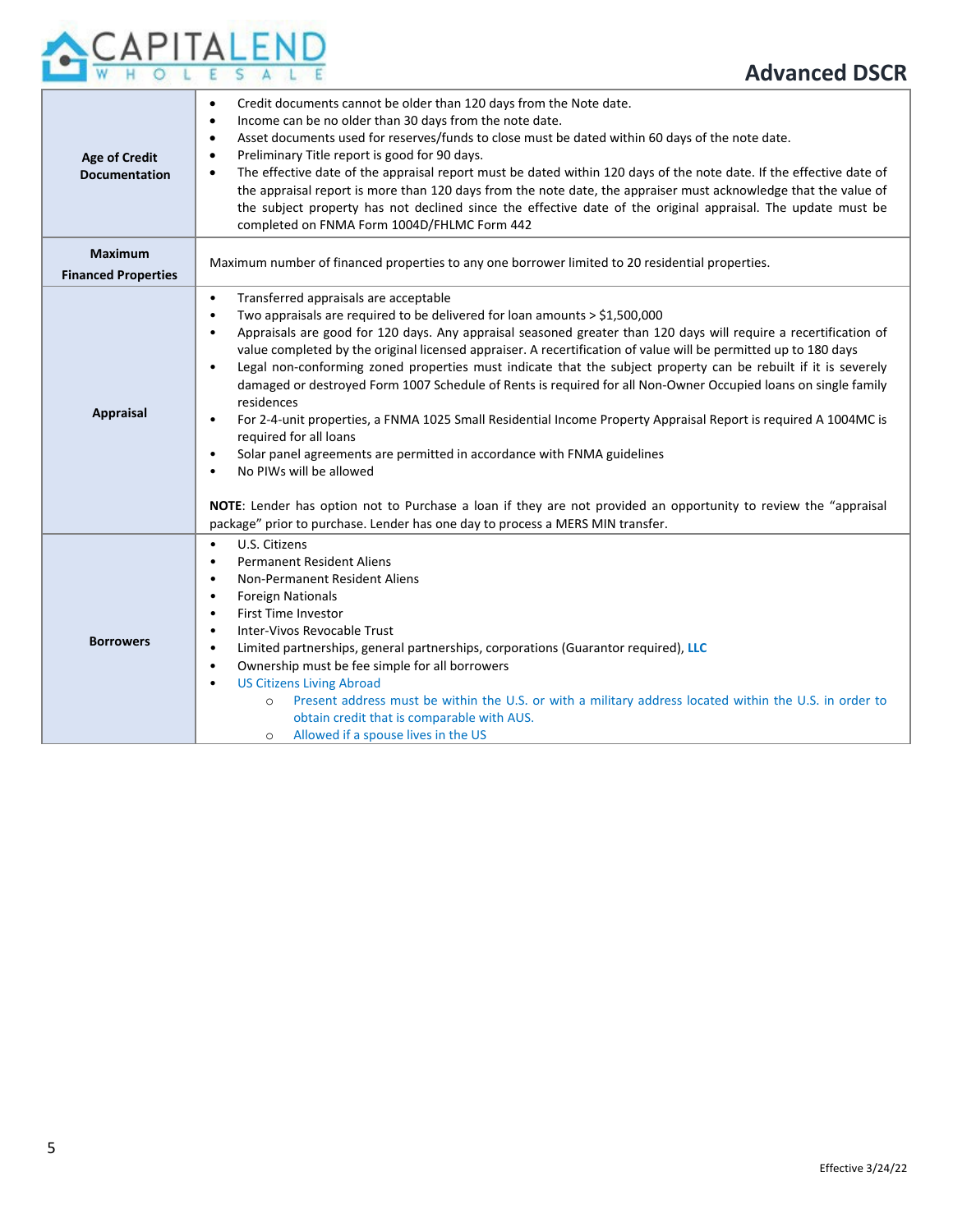

| <b>Non-Permanent Resident</b><br><b>Aliens</b> | Maximum LTV/CLTV 70%<br>$\bullet$<br>Purchase and Rate & Term Refinance Only<br>$\bullet$<br>Must have an unexpired passport from their country of citizenship containing INS form I-94 (or equivalent) which<br>must be stamped Employment Authorized<br>An Employment Authorization Card along with a copy of the Petition for Non-Immigrant Worker form I-140 (or<br>$\bullet$<br>equivalent) in file<br>The borrower(s) must have a minimum of 2 years residency, with the likelihood of employment continuance.<br>$\bullet$<br>Valid visas are required<br>$\bullet$<br>Visa must have a minimum remaining duration of 1 year<br>$\bullet$<br>Eligible Visa Types:<br>A1, A2, A3<br>$\circ$<br>E1, E2, E3<br>$\circ$<br>G1, G2, G3, G4, G5<br>$\circ$<br>H1, H2, H3<br>$\circ$<br>Ineligible: B1 & B2<br>$\bullet$<br>$\mathbf{I}$<br>$\circ$<br>J1, J2<br>$\circ$<br>L1<br>$\circ$<br><b>NATO</b><br>$\circ$<br>01, 02<br>$\circ$<br>P1, P2<br>$\circ$<br>R1<br>$\circ$<br>TN (NAFTA)<br>$\circ$<br>Further information can be found at https://travel.state.gov/content/travel/en/us-visas/visa-information-<br>$\bullet$<br>resources/all-visa-categories.html                                                                                                                                                                                                                                                                                                                                                                                                                                                                                                                                                                                                                                                                                                                                                                                                                                                                       |
|------------------------------------------------|-----------------------------------------------------------------------------------------------------------------------------------------------------------------------------------------------------------------------------------------------------------------------------------------------------------------------------------------------------------------------------------------------------------------------------------------------------------------------------------------------------------------------------------------------------------------------------------------------------------------------------------------------------------------------------------------------------------------------------------------------------------------------------------------------------------------------------------------------------------------------------------------------------------------------------------------------------------------------------------------------------------------------------------------------------------------------------------------------------------------------------------------------------------------------------------------------------------------------------------------------------------------------------------------------------------------------------------------------------------------------------------------------------------------------------------------------------------------------------------------------------------------------------------------------------------------------------------------------------------------------------------------------------------------------------------------------------------------------------------------------------------------------------------------------------------------------------------------------------------------------------------------------------------------------------------------------------------------------------------------------------------------------------------------------|
| <b>Foreign National</b><br><b>Borrower</b>     | Foreign National borrower without qualifying U.S. credit (including borrowers without a valid Social Security<br>$\bullet$<br>number and borrowers with or without an Individual Tax Identification Number) must provide evidence of two (2)<br>open tradelines reporting for two (2) years with activity in the most recent 12 months. No derogatory credit history<br>is permitted within the 2-year history under review. ANY combination of the following is acceptable to arrive at the<br>tradelines requirement:<br>Tradelines Evidence via a U.S. Credit report; AND/OR<br>$\circ$<br>Tradelines evidence via international credit report if a U.S. credit report cannot be produced, or does not<br>$\circ$<br>provide a sufficient number of tradelines; AND/OR<br>Alternative Tradelines consisting of two of the following:<br>٠<br>Credit Reference letter(s) from verified financial institutions in the borrower's country of origin<br>٠<br>A reference letter must be from an internationally known financial institution.<br>٠<br>Each letter of reference must state the type and length of the relationship, how the account is<br>٠<br>held, payment amount, outstanding balance and<br>Credit Card Statements - minimum of twelve (12) recent credit card statements reflecting a<br>timely payment history.<br>A single reference source may provide verification of multiple accounts. Individual account<br>٠<br>detail must be provided.<br>The letter must mention the borrower by name.<br>٠<br>Name, title & contact information of the person signing the letter must be included.<br>٠<br>Currency must be converted to U.S. Dollarsa and signed and dated by certified translator.<br>٠<br>All Documents must be translated into English.<br>٠<br>Guideline restrictions: Qualifying Foreign Credit<br>$\bullet$<br>Maximum LTV/CLTV: 65%<br>$\circ$<br>Standard Doc (Second Home or Investment)<br>$\circ$<br>DSCR (Investment property only)<br>$\circ$<br>Non-Occupant Co-Borrowers not allowed<br>$\circ$ |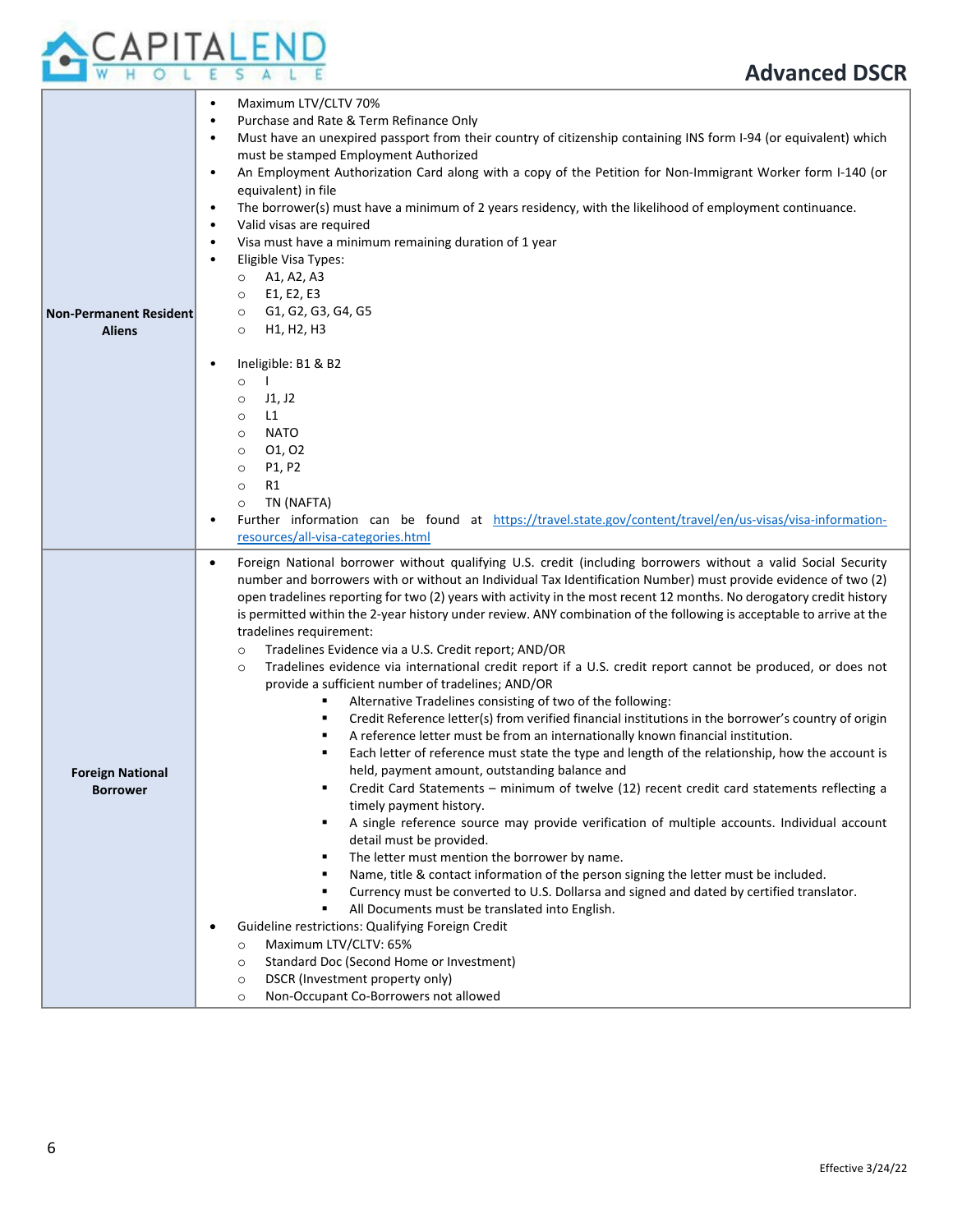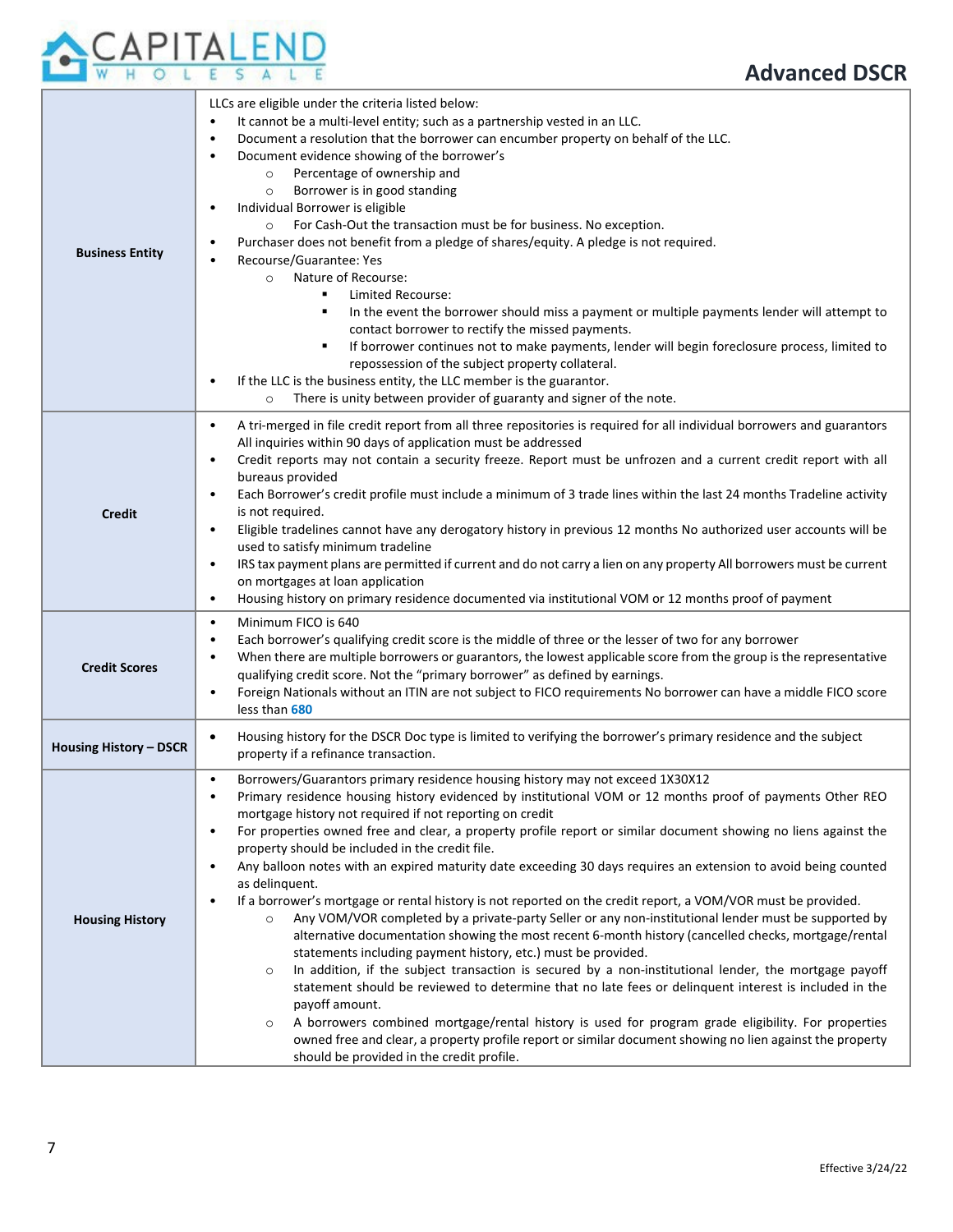

| <b>Derogatory Credit</b>     | Prior foreclosure, Short Sales, Deed-in-Lieu and Modifications (due to default) seasoned greater than 2 years are<br>permitted<br>Prior bankruptcies seasoned greater than 2 years are permitted including Chapters 7, 11, & 13.<br>All open judgments, garnishments, and all outstanding liens must be paid off prior to loan closing All income tax<br>$\bullet$<br>liens (federal, state, local) must be paid off prior to loan closing.<br>All past due accounts must be brought current prior to closing<br>$\bullet$<br>Medical derogatory accounts, collections, and charge-offs permitted with letter of explanation Derogatory accounts<br>$\bullet$<br>and disputed accounts require an LOE.<br>IRS tax payment plans are permitted if current and do not carry a lien on any property<br>$\bullet$                                                                                                                                                                                                                                                                                                                                                                                                                                                                                                                                                                                                                                                                                                                                                                                                                                                                                                                |
|------------------------------|------------------------------------------------------------------------------------------------------------------------------------------------------------------------------------------------------------------------------------------------------------------------------------------------------------------------------------------------------------------------------------------------------------------------------------------------------------------------------------------------------------------------------------------------------------------------------------------------------------------------------------------------------------------------------------------------------------------------------------------------------------------------------------------------------------------------------------------------------------------------------------------------------------------------------------------------------------------------------------------------------------------------------------------------------------------------------------------------------------------------------------------------------------------------------------------------------------------------------------------------------------------------------------------------------------------------------------------------------------------------------------------------------------------------------------------------------------------------------------------------------------------------------------------------------------------------------------------------------------------------------------------------------------------------------------------------------------------------------|
| Lease<br><b>Requirements</b> | Tenant Occupied - an unexpired executed lease is required at the time of closing<br>$\bullet$<br>2-4-unit properties will be considered leased if at least 1 unit is leased<br>$\circ$<br>Leases for purchases - current lease and proof of security deposit.<br>$\circ$<br>Leases for refinances - current lease and the 2 most recent consecutive rental payments via checks<br>$\Omega$<br>deposits/bank records<br>Unleased<br>Purchase transactions only<br>$\circ$<br>Refinances may be permitted only if property is either being rehabbed or is listed for rent<br>$\circ$<br>Lease not required on refinance transactions if loan amount <\$1MM and LTV <65%<br>$\bullet$                                                                                                                                                                                                                                                                                                                                                                                                                                                                                                                                                                                                                                                                                                                                                                                                                                                                                                                                                                                                                                           |
| <b>Asset Documentation</b>   | All pages of the most recent 2 months statements or the most recent quarterly statement<br>$\bullet$<br>Business accounts may be used to meet down payment and/or reserve requirements if the borrower/guarantor/LLC<br>٠<br>is 100% owner(s) of the business and requires letter from the businesses accountant to confirm<br>Stocks/Bonds/Mutual Funds - 80% may be used for reserves Vested Retirement Accounts - 70% may be considered<br>for reserves<br>If needed to close, verification that funds have been liquidated (if applicable) is required Ineligible Assets<br>$\bullet$<br>Gift Funds on Purchase loans with LTV > 75% Gift funds on Refinance loans<br>$\bullet$<br>Gift of Equity Builder Profits Employer Assistance<br>٠                                                                                                                                                                                                                                                                                                                                                                                                                                                                                                                                                                                                                                                                                                                                                                                                                                                                                                                                                                               |
| <b>Reserves</b>              | 6 months PITIA reserves for the subject property net of down payment and closing costs are required<br>$\bullet$<br>2 months reserves (based on the subject PITIA) for each additional financed property, not to exceed 12 months<br>$\bullet$<br>Cash-Out may be used for reserves<br>٠                                                                                                                                                                                                                                                                                                                                                                                                                                                                                                                                                                                                                                                                                                                                                                                                                                                                                                                                                                                                                                                                                                                                                                                                                                                                                                                                                                                                                                     |
| <b>Rent-loss insurance</b>   | Rent loss insurance for the subject property must equal at least 6 months rents. Blanket policies covering the subject<br>$\bullet$<br>property are permitted.<br>Loss of use must explicitly include rent loss insurance.<br>$\bullet$                                                                                                                                                                                                                                                                                                                                                                                                                                                                                                                                                                                                                                                                                                                                                                                                                                                                                                                                                                                                                                                                                                                                                                                                                                                                                                                                                                                                                                                                                      |
| <b>Borrower Income</b>       | No proof of borrower income is required.<br>$\bullet$<br>The employment section of the Fannie Mae Form 1003 loan application should be completed, including a valid<br>٠<br>phone number. No further verification is required.                                                                                                                                                                                                                                                                                                                                                                                                                                                                                                                                                                                                                                                                                                                                                                                                                                                                                                                                                                                                                                                                                                                                                                                                                                                                                                                                                                                                                                                                                               |
| <b>Vesting in an Entity</b>  | Limited Liability companies are allowed in accordance with the requirements listed below:<br>Restricted to investment properties only.<br>Purpose and activities are limited to ownership and management of real property.<br>Entity must be domiciled in a US State.<br>٠<br>Any business structure is limited to a maximum of four (4) owners or members.<br>Personal guaranties must be provided by all members of the entity.<br>Each Entity member providing a personal guaranty must complete a Form 1003 or similar credit application<br>indicating clearly that such document is being provided in the capacity of guarantor. The application of each<br>member providing a personal guaranty and their credit score, and creditworthiness will also be used to determine<br>qualification and pricing.<br>No Correspondent Seller shall suggest or encourage the formation of an Entity for the purpose of obtaining a<br>$\bullet$<br>mortgage loan. Such structures shall be initiated and arranged by the members of the Entity.<br>Each member of the Entity must receive notice of the loan and its terms prior to closing.<br>$\bullet$<br>The following Entity documentation must be provided:<br>$\bullet$<br>Limited Liability Company<br>Entity Articles of Organization, Partnership, and Operating Agreements, if any<br>$\circ$<br>Tax Identification Number (Employer Identification Number - EIN)<br>$\circ$<br>Certificate of Good Standing<br>$\circ$<br>Certificate of Authorization for the person executing all documents on behalf of the Entity<br>$\circ$<br>Borrowing Certificate (LLC Borrowing Certificate - Single Member or LLC Borrowing Certificate - Multiple<br>$\circ$<br>Member) |